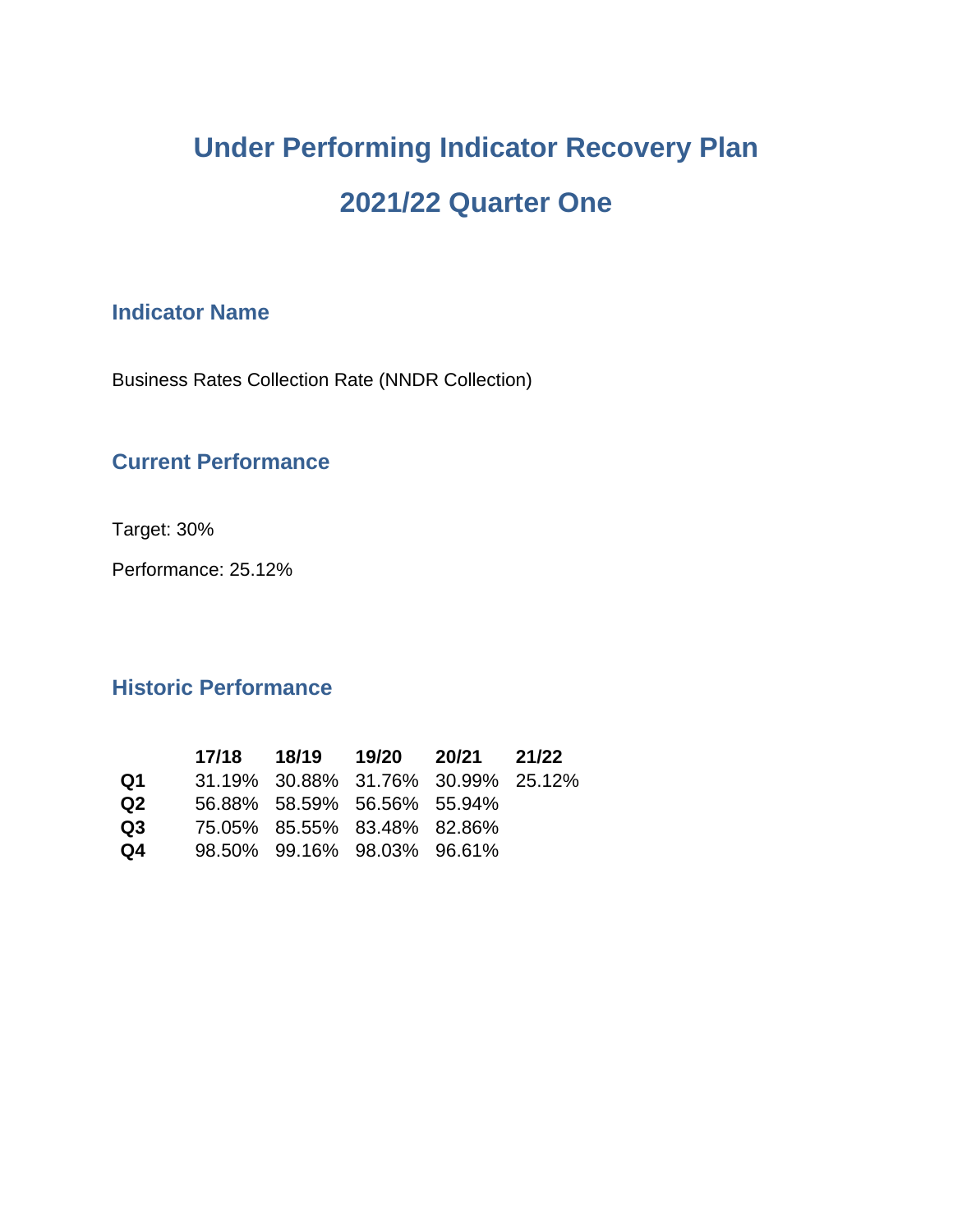## **Reasons for Current Under Performance**

NNDR collection has increased in volatility throughout the latter part of 2020 and now into 2021/22 as a direct result of Covid. Closures, the delay to the lifting of restrictions has been impacted by the termination of the Business Grant Support Schemes, and – in direct reference to the dip in the rate during June – as a result of the withdrawal of the 100% NNDR Holiday for many ratepayers, replaced by a 66% reduction in some cases from July onwards.

Some retailers have opted out of the reduction altogether.

As a result of the rebilling exercise performed this month to remove the 100% award and charge 33% liability from July, some £8m has been instantly added to the Net Collectible Debit (NCD)

In-year recovery remains suspended for NNDR as the situation is still so uncertain, and there is no word from Govt as yet on the Covid Relief £1.5bn discretionary award scheme that is supposed to recompense ratepayers economically affected by Covid who were unable to claim Support Grants (being outside of the retail, leisure and hospitality sectors).

Predicting what will happen during the remainder of 2021-22 is largely not possible with any degree of certainty.

## **Actions to Improve Under Performance**

(or reasons why this is not necessary)

In year recovery will recommence as soon as possible. The NNDR Team is also now able to devote all resources to normal duties now that the Support Grant Schemes have all closed (assuming none are reintroduced if the Covid situation deteriorates again).

Ratepayers with arrears not otherwise being summonsed in the near future will be written to to encourage contact with the department to make arrangements (potentially over longer periods of time) to avoid the need for recovery action and costs.

Monthly targets will continue to be closely monitored. The effect of the massive NCD increase due to the rebilling triggered by the Govt's budget measure changes needs to be absorbed into the normal cashflow process of instalments. There may be a need ot